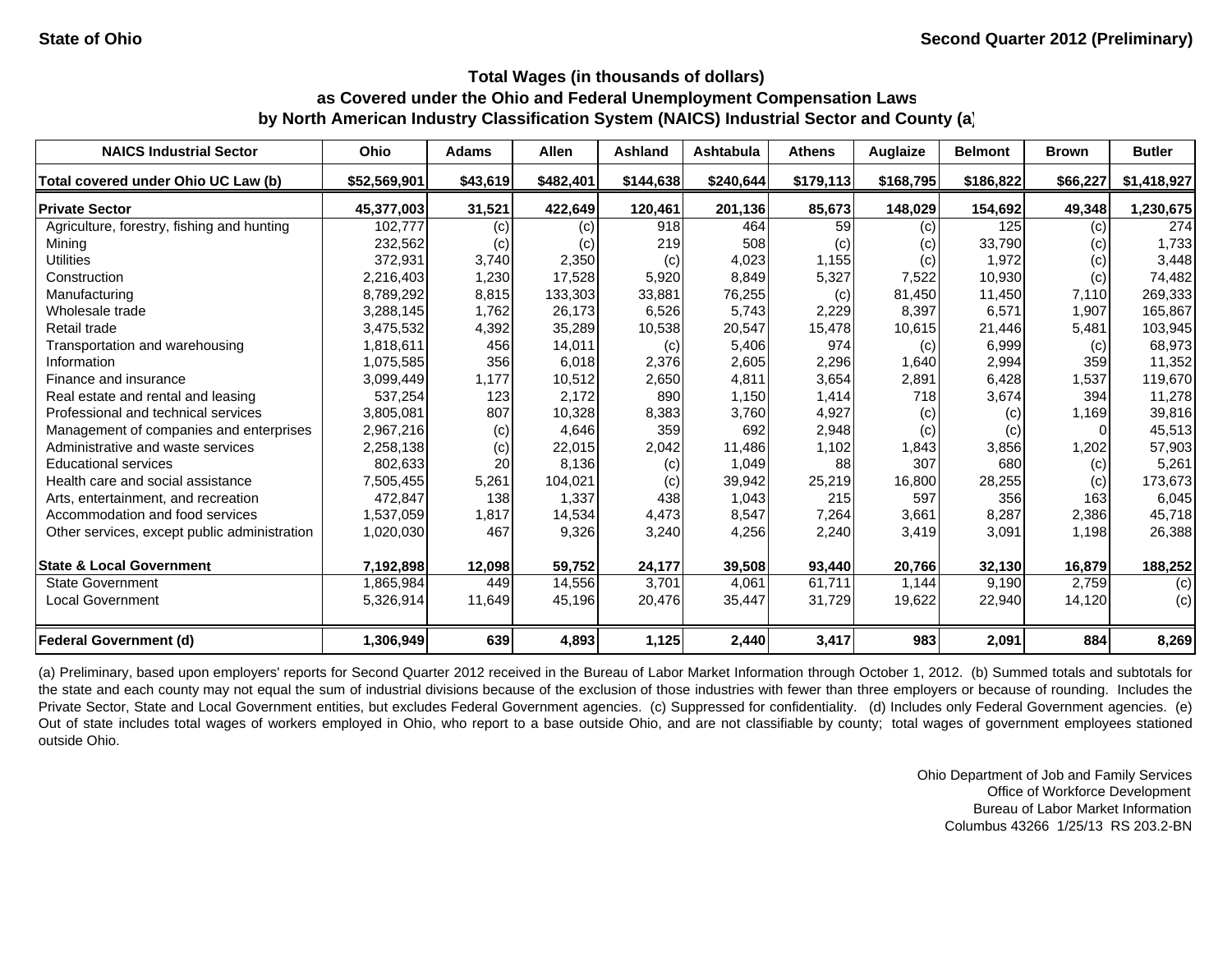| <b>NAICS Industrial Sector</b>               | Carroll  | Champaign | <b>Clark</b> | <b>Clermont</b> | <b>Clinton</b> | <b>Columbiana</b> | <b>Coshocton</b> | <b>Crawford</b> | Cuyahoga    | <b>Darke</b> |
|----------------------------------------------|----------|-----------|--------------|-----------------|----------------|-------------------|------------------|-----------------|-------------|--------------|
| Total covered under Ohio UC Law (b)          | \$43,518 | \$87,660  | \$411,961    | \$518,517       | \$148,240      | \$228,503         | \$87,025         | \$110,995       | \$8,080,848 | \$148,159    |
| <b>Private Sector</b>                        | 36,220   | 70,665    | 350,311      | 442,775         | 128,492        | 189,363           | 74,379           | 94,251          | 7,169,565   | 130,225      |
| Agriculture, forestry, fishing and hunting   | 131      | (c)       | 3,643        | (c)             | (c)            | 619               | 424              | (c)             | 1.345       | (c)          |
| Mining                                       | 2,134    | (c)       | 579          | (c)             | (c)            | 1,525             | 2,245            | (c)             | 5,304       | (c)          |
| <b>Utilities</b>                             | 676      | (c)       | (c)          | 9,631           | (c)            | 2,540             | 8,451            | (c)             | 23,889      | 1,001        |
| Construction                                 | 2,683    | 2,135     | 9,908        | 27,639          | 2,388          | 8,355             | 2,125            | 3,441           | 257,993     | 8,494        |
| Manufacturing                                | 12,315   | 36,775    | 81,550       | 74,383          | 42,801         | 55,255            | 27,623           | 36,823          | 1,007,867   | 47,552       |
| Wholesale trade                              | 1,388    | 3,641     | (c)          | 34,121          | (c)            | 9,370             | 1,060            | 5,274           | 514,397     | 6,924        |
| Retail trade                                 | 4,848    | 5,935     | 31,314       | 56,850          | 9,136          | 23,772            | 6,505            | 7,884           | 396,520     | 10,495       |
| Transportation and warehousing               | 2,392    | (c)       | 28,840       | 27,518          | 27,074         | 9,886             | 2,552            | (c)             | 219,356     | 10,174       |
| Information                                  | 412      | 892       | 2,840        | 19,201          | 2,698          | 1,051             | 508              | 307             | 201,144     | 820          |
| Finance and insurance                        | 490      | 1,774     | 23,487       | 43,977          | 5,578          | 5,448             | 2,007            | 6,357           | 649,553     | 6,489        |
| Real estate and rental and leasing           | 249      | 451       | 3,505        | 7,486           | 849            | 1,743             | 351              | 420             | 128,279     | 580          |
| Professional and technical services          | 851      | 3,151     | 10,250       | 23,604          | 2,061          | 4,373             | 1,994            | 3,917           | 745,531     | (c)          |
| Management of companies and enterprises      | $\Omega$ | (c)       | 14,833       | 14,930          | 3,333          | 1,703             | 254              | (c)             | 515,713     | (c)          |
| Administrative and waste services            | 540      | (c)       | 10,355       | 18,031          | 1,771          | 9,319             | 2,771            | (c)             | 381,829     | 2,690        |
| <b>Educational services</b>                  | 0        | 1,668     | 7,686        | 3,101           | (c)            | 1,546             | (c)              | (c)             | 191,192     | 221          |
| Health care and social assistance            | 4,186    | 7,043     | 67,948       | 46,143          | (c)            | 38,847            | (c)              | (c)             | 1,424,890   | 19,698       |
| Arts, entertainment, and recreation          | 244      | 465       | 1.780        | 3,443           | 244            | 879               | 479              | 220             | 144.909     | 659          |
| Accommodation and food services              | 1,575    | 1,924     | 14,957       | 22,025          | 3,719          | 7,251             | 2,102            | 3,106           | 204,387     | 2,790        |
| Other services, except public administration | 1,106    | 1,146     | 13,430       | 9,952           | 1,812          | 5,881             | 1,160            | 1,631           | 155,466     | 2,236        |
| <b>State &amp; Local Government</b>          | 7,298    | 16,995    | 61,650       | 75,742          | 19,748         | 39,140            | 12,646           | 16,744          | 911,283     | 17,934       |
| <b>State Government</b>                      | 370      | 604       | 1,988        | 7,045           | 2,307          | 4,621             | 479              | 1,927           | 66,434      | 480          |
| <b>Local Government</b>                      | 6,928    | 16,391    | 59,662       | 68,697          | 17,441         | 34,519            | 12,167           | 14,817          | 844,849     | 17,454       |
| <b>Federal Government (d)</b>                | 442      | 740       | 7,512        | 4,246           | 2,135          | 9,541             | 881              | 983             | 275,977     | 1,202        |

(a) Preliminary, based upon employers' reports for Second Quarter 2012 received in the Bureau of Labor Market Information through October 1, 2012. (b) Summed totals and subtotals for the state and each county may not equal the sum of industrial divisions because of the exclusion of those industries with fewer than three employers or because of rounding. Includes the Private Sector, State and Local Government entities, but excludes Federal Government agencies. (c) Suppressed for confidentiality. (d) Includes only Federal Government agencies. (e) Out of state includes total wages of workers employed in Ohio, who report to a base outside Ohio, and are not classifiable by county; total wages of government employees stationed outside Ohio.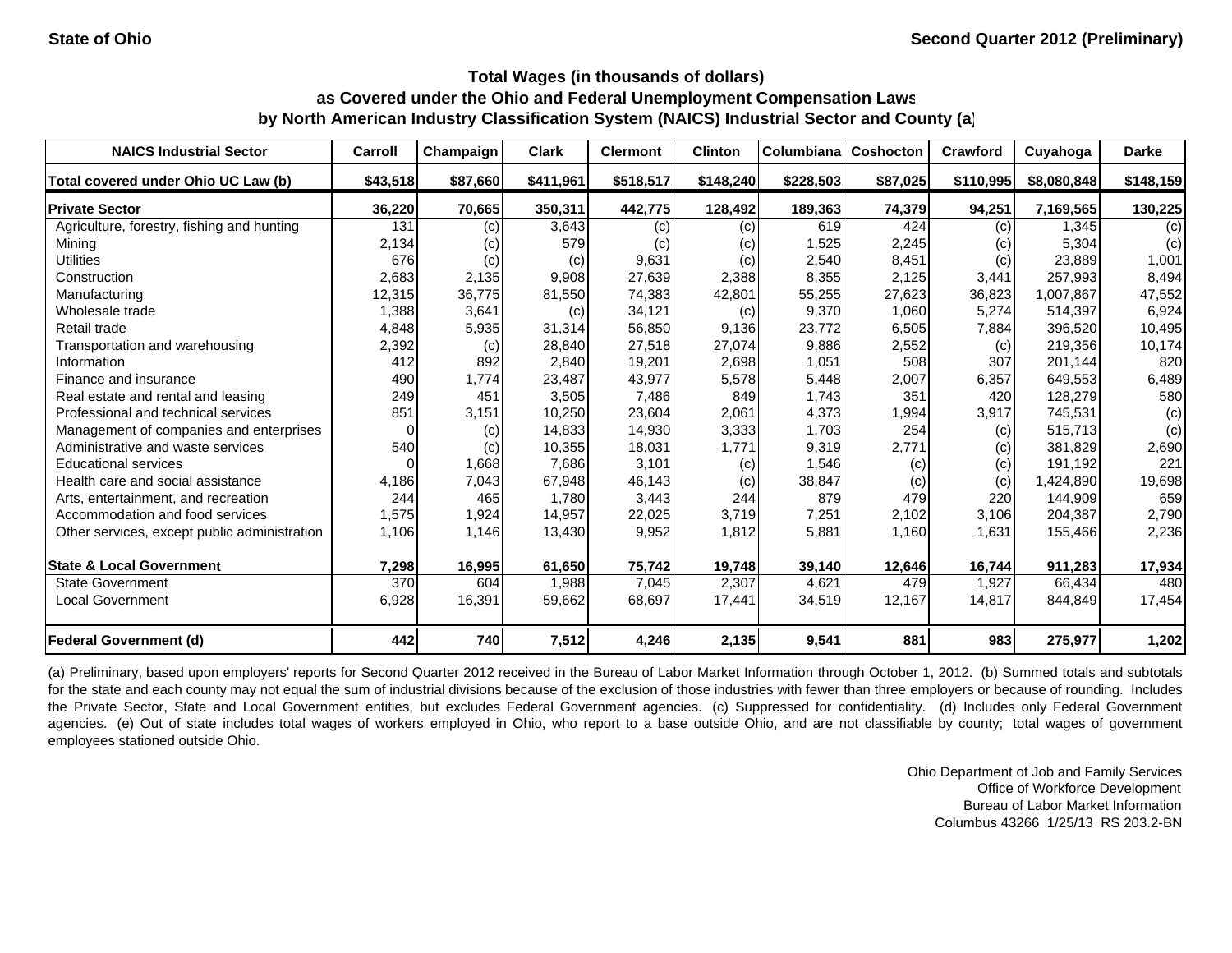| <b>NAICS Industrial Sector</b>               | <b>Defiance</b> | <b>Delaware</b> | Erie      | <b>Fairfield</b> | <b>Fayette</b> | <b>Franklin</b> | <b>Fulton</b> | Gallia   | Geauga    | Greene    |
|----------------------------------------------|-----------------|-----------------|-----------|------------------|----------------|-----------------|---------------|----------|-----------|-----------|
| Total covered under Ohio UC Law (b)          | \$146,907       | \$915,493       | \$304,600 | \$323,854        | \$82,018       | \$7,924,151     | \$155,125     | \$97,271 | \$301,657 | \$539,443 |
| <b>Private Sector</b>                        | 128,828         | 828,184         | 254,155   | 261,091          | 66,788         | 6,445,569       | 133,545       | 80,386   | 261,486   | 432,021   |
| Agriculture, forestry, fishing and hunting   | 337             | (c)             | (c)       | 284              | 477            | 2,905           | (c)           | (c)      | (c)       | (c)       |
| Mining                                       |                 | (c)             | (c)       | 437              |                | 4,318           | (c)           | (c)      | (c)       | (c)       |
| <b>Utilities</b>                             | (c)             | 2,527           | (c)       | 3,360            | (c)            | 49,518          | (c)           | 16,137   | (c)       | (c)       |
| Construction                                 | 3,483           | 29,786          | 10,339    | 16,192           | 2,316          | 266,767         | 7,944         | 2,175    | 20,539    | 14,775    |
| Manufacturing                                | 58,660          | 81,316          | 80,093    | 51,371           | 18,238         | 482,751         | 71,758        | 6,407    | 81.155    | 41,751    |
| Wholesale trade                              | (c)             | 36,248          | 11,128    | 9,140            | (c)            | 377,702         | 8,569         | 782      | 25,505    | 17,909    |
| Retail trade                                 | 13,792          | 63,264          | 24,288    | 36,543           | 11,383         | 497,821         | 8,888         | 7,835    | 25,633    | 53,545    |
| Transportation and warehousing               | 5,052           | 53,483          | (c)       | 6,848            | 9,619          | 452,203         | (c)           | 3,398    | (c)       | (c)       |
| Information                                  | 1,944           | 20,849          | 2,572     | 3,032            | 383            | 218,573         | 694           | 762      | 1,645     | 10,478    |
| Finance and insurance                        | 6,556           | 88,552          | 8,830     | 7,319            | 3,913          | 730,783         | 3,046         | 3,643    | 8,603     | 14,422    |
| Real estate and rental and leasing           | 496             | 5,056           | 1,596     | 2,556            | 346            | 107,251         | 434           | 307      | 2,247     | 3,336     |
| Professional and technical services          | 2,198           | 94,677          | 4,998     | 9,760            | (c)            | 765,846         | (c)           | (c)      | 12,429    | 142,714   |
| Management of companies and enterprises      | 1,066           | (c)             | 1,919     | 3,986            | (c)            | 553,317         | (c)           | (c)      | 1,232     | 3,383     |
| Administrative and waste services            | 3,306           | (c)             | 6,325     | 23,396           | 1,540          | 391,442         | 3,122         | 2,208    | 17,197    | 17,860    |
| <b>Educational services</b>                  | (c)             | 9,335           | 1,514     | 1,732            | (c)            | 131,240         | 234           | (c)      | 4,350     | 14,792    |
| Health care and social assistance            | (c)             | 55,996          | 46,440    | 58,779           | (c)            | 957,324         | 14,742        | (c)      | 32,849    | 48,965    |
| Arts, entertainment, and recreation          | 352             | 13,666          | 16,787    | 1,383            | 451            | 48,181          | 1,026         | 123      | 2,343     | 2,698     |
| Accommodation and food services              | 3,647           | 36,179          | 19,527    | 15,933           | 3,403          | 234,549         | 3,336         | 3,145    | 7,421     | 25,598    |
| Other services, except public administration | 2,658           | 13,667          | 4,471     | 9,039            | 796            | 173,077         | 1,579         | 1,855    | 8,838     | 7,559     |
| <b>State &amp; Local Government</b>          | 18,079          | 87,309          | 50,445    | 62,763           | 15,230         | 1,478,582       | 21,580        | 16,885   | 40,171    | 107,422   |
| <b>State Government</b>                      | 964             | 10,346          | 12,225    | 9,311            | 463            | 823,176         | 1,402         | 5,067    | 3,116     | (c)       |
| <b>Local Government</b>                      | 17,115          | 76,963          | 38,220    | 53,452           | 14,767         | 655,406         | 20,178        | 11,818   | 37,055    | (c)       |
| <b>Federal Government (d)</b>                | 1,085           | 3,012           | 5,234     | 3,172            | 614            | 211,088         | 1,009         | 915      | 1,677     | 272,594   |

(a) Preliminary, based upon employers' reports for Second Quarter 2012 received in the Bureau of Labor Market Information through October 1, 2012. (b) Summed totals and subtotals for the state and each county may not equal the sum of industrial divisions because of the exclusion of those industries with fewer than three employers or because of rounding. Includes the Private Sector, State and Local Government entities, but excludes Federal Government agencies. (c) Suppressed for confidentiality. (d) Includes only Federal Government agencies. (e) Out of state includes total wages of workers employed in Ohio, who report to a base outside Ohio, and are not classifiable by county; total wages of government employees stationed outside Ohio.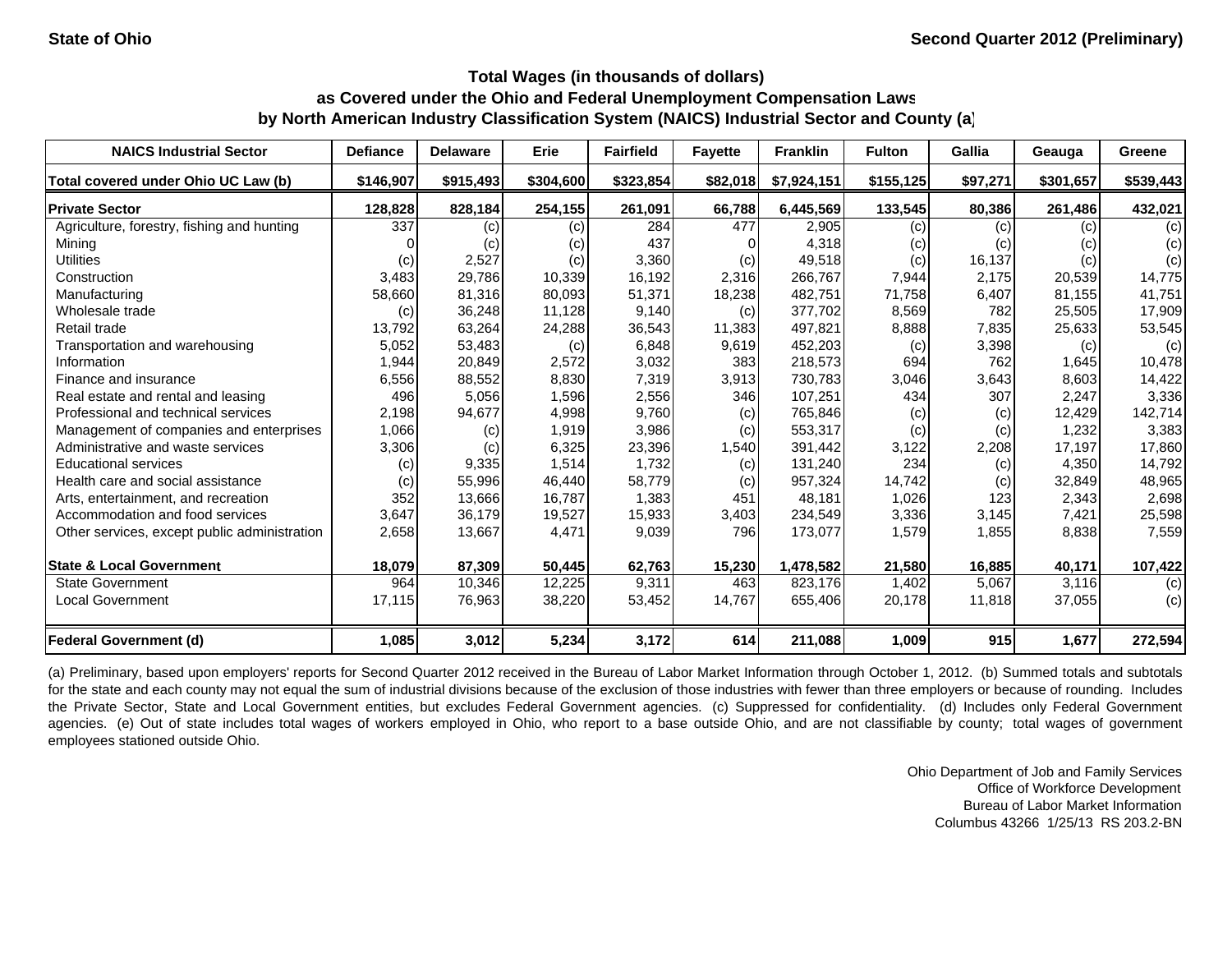| <b>NAICS Industrial Sector</b>               | <b>Guernsey</b>   | <b>Hamilton</b> | <b>Hancock</b> | <b>Hardin</b> | <b>Harrison</b> | Henry    | <b>Highland</b> | <b>Hocking</b> | <b>Holmes</b> | Huron     |
|----------------------------------------------|-------------------|-----------------|----------------|---------------|-----------------|----------|-----------------|----------------|---------------|-----------|
| Total covered under Ohio UC Law (b)          | \$115,452         | \$6,041,666     | \$451,834      | \$67,268      | \$26,744        | \$94,837 | \$79,745        | \$49,093       | \$133,685     | \$181,657 |
| <b>Private Sector</b>                        | 93,967            | 5,562,925       | 419,869        | 56,457        | 21,581          | 76,656   | 57,158          | 31,882         | 119,960       | 159,241   |
| Agriculture, forestry, fishing and hunting   | $\left( c\right)$ | 1,190           | 316            | 1,415         | 87              | (c)      | 205             | 185            | 1,301         | 2,942     |
| Mining                                       | (c)               | 1,517           | (c)            |               | 6,005           | (c)      | 405             | 1,273          | 1,438         | ΩI        |
| <b>Utilities</b>                             | 657               | 26,353          | 1,542          | 765           | 147             | (c)      | 933             | 108            | (c)           | (c)       |
| Construction                                 | 7,932             | 238,030         | (c)            | 1,023         | 1,021           | 6,758    | 2,806           | 2,256          | 13,659        | 19,315    |
| Manufacturing                                | 30,333            | 771,287         | 126,912        | 22,441        | 4,928           | 35,178   | 18,079          | 8,883          | 50,686        | 62,776    |
| Wholesale trade                              | 2,798             | 397,317         | 19,031         | 3,287         | 1,392           | (c)      | 1,660           | 737            | 4,726         | (c)       |
| Retail trade                                 | 10,247            | 284,616         | 30,898         | 4,822         | 1,204           | 6,747    | 8,610           | 4,270          | 11,053        | 11,334    |
| Transportation and warehousing               | 2,365             | 109,727         | 26,653         | 2,152         | 876             | 5,649    | 1,226           | 346            | (c)           | 8,775     |
| Information                                  | 632               | 138,819         | 3,304          | 353           | (c)             | 965      | 2,366           | 382            | 626           | 2,326     |
| Finance and insurance                        | 2,418             | 439,650         | 6,559          | 1,831         | 306             | 2,636    | 3,534           | 2,042          | 3,546         | 3,917     |
| Real estate and rental and leasing           | 461               | 72,971          | 3,127          | 457           | 468             | 563      | 430             | 419            | 297           | 703       |
| Professional and technical services          | 5,116             | 630.609         | 13,984         | 872           | 358             | (c)      | (c)             | 622            | (c)           | 4,281     |
| Management of companies and enterprises      | 1,016             | 822,607         | 10,341         | $\Omega$      | (c)             | (c)      | (c)             | $\Omega$       | (c)           | 591       |
| Administrative and waste services            | 1,530             | 263,476         | 11,953         | 255           | (c)             | 636      | 1,076           | 1,032          | 10,039        | 2,064     |
| <b>Educational services</b>                  | 223               | 93,661          | 10,244         | (c)           |                 | 284      | 101             | 202            | (c)           | 975       |
| Health care and social assistance            | 18,370            | 908.134         | 46,061         | (c)           | 3,397           | 9,281    | 10,861          | 4,500          | (c)           | 24,615    |
| Arts, entertainment, and recreation          | 196               | 101,888         | 871            | 166           | 123             | 46       | 164             | 198            | 402           | 546       |
| Accommodation and food services              | 5,414             | 154,163         | 12,287         | 2,903         | 488             | 1,487    | 2,304           | 3,228          | 3,978         | 4,352     |
| Other services, except public administration | 1,801             | 106,909         | 7,240          | 849           | (c)             | 1,656    | 1,012           | 1,199          | 1,808         | 2,892     |
| <b>State &amp; Local Government</b>          | 21,485            | 478,741         | 31,965         | 10,811        | 5,163           | 18,181   | 22,587          | 17,211         | 13,725        | 22,416    |
| <b>State Government</b>                      | 7,311             | 98,943          | 3,489          | 435           | 618             | 497      | 1,116           | 4,985          | 430           | 938       |
| <b>Local Government</b>                      | 14,174            | 379,798         | 28,476         | 10,376        | 4,545           | 17,684   | 21,471          | 12,226         | 13,295        | 21,478    |
| Federal Government (d)                       | 1,528             | 160,257         | 2,018          | 782           | 601             | 811      | 1,070           | 454            | 683           | 1,477     |

(a) Preliminary, based upon employers' reports for Second Quarter 2012 received in the Bureau of Labor Market Information through October 1, 2012. (b) Summed totals and subtotals for the state and each county may not equal the sum of industrial divisions because of the exclusion of those industries with fewer than three employers or because of rounding. Includes the Private Sector, State and Local Government entities, but excludes Federal Government agencies. (c) Suppressed for confidentiality. (d) Includes only Federal Government agencies. (e) Out of state includes total wages of workers employed in Ohio, who report to a base outside Ohio, and are not classifiable by county; total wages of government employees stationed outside Ohio.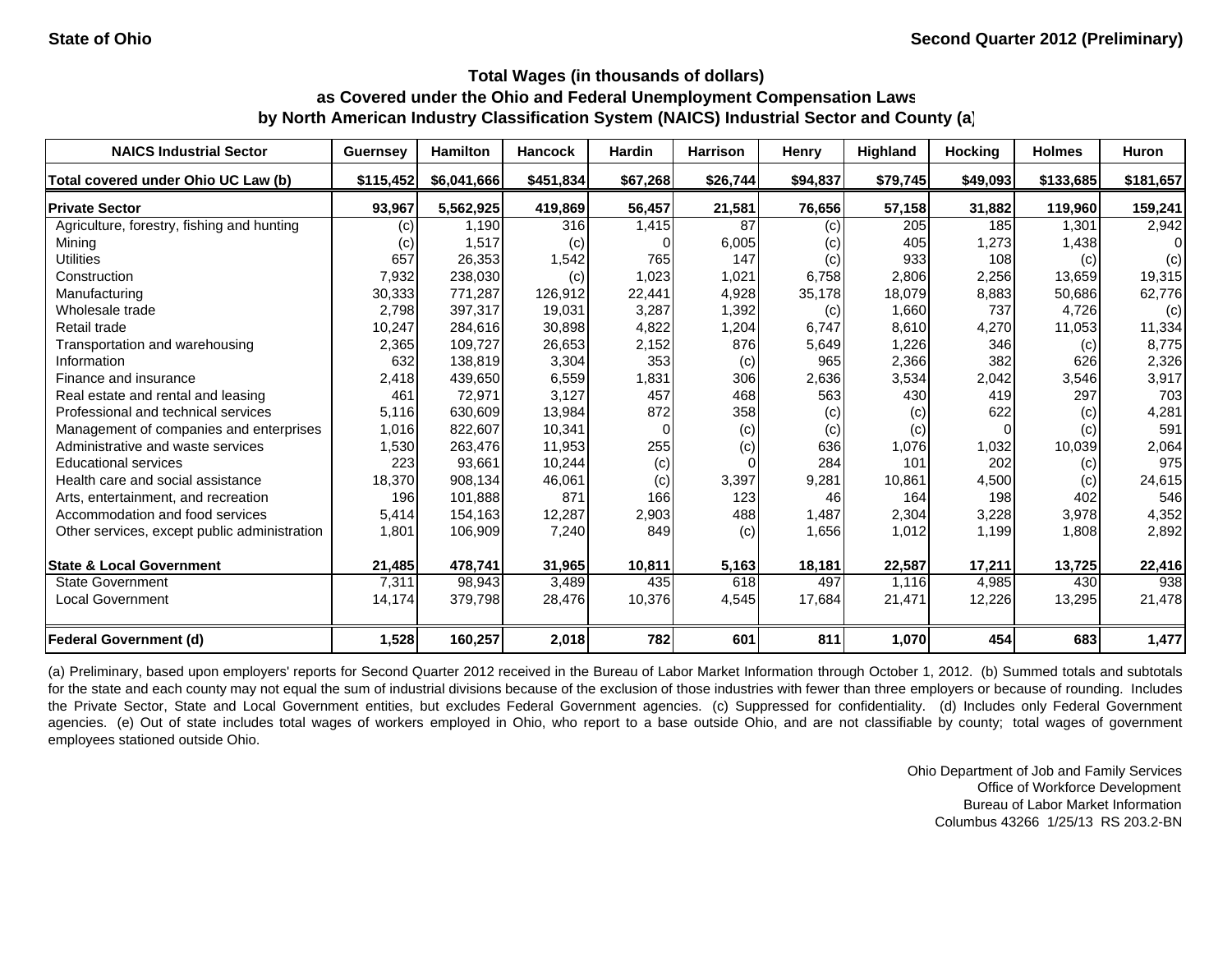| <b>NAICS Industrial Sector</b>               | <b>Jackson</b> | <b>Jefferson</b> | Knox      | Lake      | Lawrence | Licking   | Logan     | Lorain    | Lucas       | <b>Madison</b> |
|----------------------------------------------|----------------|------------------|-----------|-----------|----------|-----------|-----------|-----------|-------------|----------------|
| Total covered under Ohio UC Law (b)          | \$81,393       | \$189,292        | \$176,533 | \$933,009 | \$90,623 | \$468,446 | \$181.014 | \$911,055 | \$2,082,758 | \$134,520      |
| <b>Private Sector</b>                        | 67,970         | 162,188          | 151,685   | 816,200   | 67,036   | 392,584   | 160,963   | 759,106   | 1,790,298   | 99,229         |
| Agriculture, forestry, fishing and hunting   | 447            | (c)              | 566       | 7,478     |          | 3,308     | 616       | 7,399     | 1.944       | 1,576          |
| Mining                                       | 2,373          | (c)              | 802       | 3,401     | (c)      | 1,290     | 952       | 126       | 2,242       | 0              |
| <b>Utilities</b>                             | (c)            | 19,881           | 699       | 25,747    | 1,254    | 3,220     | 426       | 6,337     | 8,728       | (c)            |
| Construction                                 | 4,190          | 9,939            | 6,782     | 48.249    | 10,996   | 24,212    | 4,979     | 41.104    | 118.359     | 4,262          |
| Manufacturing                                | 26,814         | 21,223           | 65,069    | 299,194   | (c)      | 71,003    | 81,633    | 249,070   | 342,702     | 33,402         |
| Wholesale trade                              | 2,384          | 5,689            | 4,190     | 46,568    | 2,265    | 18,576    | 5,391     | 38,755    | 89,708      | (c)            |
| Retail trade                                 | 7,306          | 16,113           | 12,165    | 74,906    | 10,733   | 54,177    | 9,469     | 74,067    | 148,516     | 11,696         |
| Transportation and warehousing               | (c)            | 9,982            | 1,990     | 8,699     | 6,502    | 19,144    | 14,683    | 17,390    | 62,458      | 14,637         |
| Information                                  | 669            | 5,711            | 1,752     | 11,236    | 770      | 3,810     | 712       | 6.960     | 28,984      | 726            |
| Finance and insurance                        | 2,206          | 2,936            | 3,229     | 19,543    | 2,198    | 34,693    | 2,492     | 20,606    | 80,568      | 1,191          |
| Real estate and rental and leasing           | 452            | 1,646            | 619       | 6,713     | 449      | 2,835     | 1,181     | 5,479     | 18,452      | 402            |
| Professional and technical services          | 738            | 3,125            | 3,418     | 40,602    | 1,724    | 27,653    | 6,169     | 27,088    | 120,385     | 7,851          |
| Management of companies and enterprises      | 350            | 395              | 957       | 21,957    | 1,051    | 11,178    | 1,243     | 34,253    | 88,791      | (c)            |
| Administrative and waste services            | 4,281          | 6,053            | 3,598     | 32,951    | 2,140    | 16,397    | 8,042     | 33,881    | 84,920      | (c)            |
| <b>Educational services</b>                  | 156            | (c)              | 13,668    | 10,698    | 210      | 11,545    | 108       | 24,765    | 26,366      | (c)            |
| Health care and social assistance            | 10,467         | (c)              | 24,081    | 103,609   | 14,985   | 61,603    | 15,050    | 121,756   | 444,368     | (c)            |
| Arts, entertainment, and recreation          | 106            | 1,056            | 516       | 4,595     | 107      | 2,702     | 447       | 4,220     | 18,996      | 128            |
| Accommodation and food services              | 2,574          | 5,275            | 4,930     | 29,761    | 3,619    | 17,064    | 3,682     | 26,738    | 63,680      | 3,527          |
| Other services, except public administration | 1,119          | 3,564            | 2,653     | 20,293    | 1,632    | 8,172     | 3,689     | 19,110    | 40,131      | 1,046          |
| <b>State &amp; Local Government</b>          | 13,423         | 27,104           | 24,848    | 116,809   | 23,587   | 75,862    | 20,051    | 151,949   | 292,460     | 35,291         |
| <b>State Government</b>                      | 2,054          | 891              | 4,317     | ,221      | 2,479    | 11,606    | 1,009     | 14,986    | 95,058      | 18,164         |
| <b>Local Government</b>                      | 11,369         | 26,213           | 20,531    | 115,588   | 21,108   | 64,256    | 19,042    | 136,963   | 197,402     | 17,127         |
| Federal Government (d)                       | 829            | 2,477            | 1,241     | 6,692     | 1,517    | 6,381     | 1,666     | 26,820    | 29,972      | 902            |

(a) Preliminary, based upon employers' reports for Second Quarter 2012 received in the Bureau of Labor Market Information through October 1, 2012. (b) Summed totals and subtotals for the state and each county may not equal the sum of industrial divisions because of the exclusion of those industries with fewer than three employers or because of rounding. Includes the Private Sector, State and Local Government entities, but excludes Federal Government agencies. (c) Suppressed for confidentiality. (d) Includes only Federal Government agencies. (e) Out of state includes total wages of workers employed in Ohio, who report to a base outside Ohio, and are not classifiable by county; total wages of government employees stationed outside Ohio.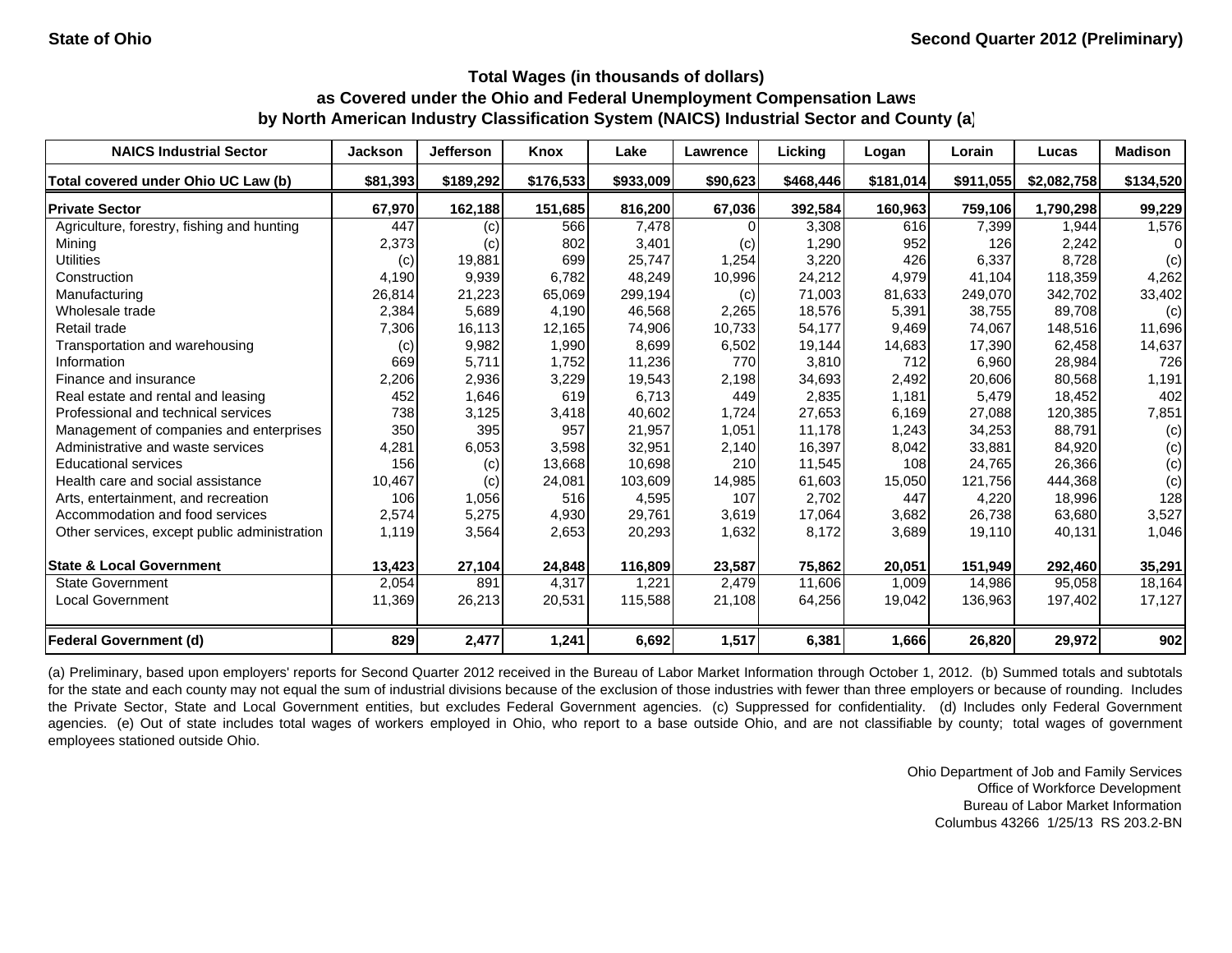| <b>NAICS Industrial Sector</b>               | <b>Mahoning</b> | <b>Marion</b> | <b>Medina</b> | <b>Meigs</b> | <b>Mercer</b> | <b>Miami</b> | <b>Monroe</b> | Montgomery  | Morgan   | <b>Morrow</b> |
|----------------------------------------------|-----------------|---------------|---------------|--------------|---------------|--------------|---------------|-------------|----------|---------------|
| Total covered under Ohio UC Law (b)          | \$809,722       | \$216,917     | \$525,568     | \$24,350     | \$143,533     | \$349,658    | \$33,297      | \$2,437,587 | \$18,237 | \$38,977      |
| <b>Private Sector</b>                        | 678,896         | 178,824       | 457,791       | 16,418       | 121,466       | 302,898      | 27,702        | 2,137,784   | 13,340   | 25,803        |
| Agriculture, forestry, fishing and hunting   | 898             | (c)           | 1,030         | 273          | (c)           | (c)          | 70            | 1,680       | (c)      | (c)           |
| Mining                                       | 3,514           | (c)           | 399           | 2,828        | (c)           | (c)          | 951           | 264         | (c)      | (c)           |
| <b>Utilities</b>                             | 6,012           | 1,818         | (c)           | (c)          | (c)           | (c)          | 519           | 17,945      | (c)      | (c)           |
| Construction                                 | 52,290          | 5,913         | 38,185        | 2,052        | 8,836         | 15,742       | (c)           | 89.874      | 386      | 2,338         |
| Manufacturing                                | 98,228          | 65,006        | 105,949       | 947          | 53,294        | 117,626      | (c)           | 329,932     | 5,443    | 9,929         |
| Wholesale trade                              | 48,736          | 9,930         | 36,489        | 315          | (c)           | 23,934       | 925           | 117,404     | 1,451    | 1,215         |
| Retail trade                                 | 74,229          | 16,197        | 51,862        | 2,764        | 11,188        | 29,648       | 1,860         | 143,180     | 1,311    | 3,322         |
| Transportation and warehousing               | 31,587          | 5,521         | (c)           | (c)          | 9,720         | (c)          | 2,492         | 76,144      | (c)      | (c)           |
| Information                                  | 12,347          | 9,111         | 3,191         | (c)          | 1,345         | 1,042        | (c)           | 126,073     | 213      | 196           |
| Finance and insurance                        | 27,482          | 3,797         | 13,179        | 966          | 6,113         | 7,800        | (c)           | 131,371     | 577      | 685           |
| Real estate and rental and leasing           | 5,879           | 2,594         | 4,192         | 54           | 620           | 2,062        | (c)           | 26,358      | 50       | 208           |
| Professional and technical services          | 33,586          | 2,802         | 24,725        | (c)          | (c)           | (c)          | (c)           | 188,934     | (c)      | (c)           |
| Management of companies and enterprises      | 15,757          | 1,621         | 43,343        | (c)          | (c)           | (c)          |               | 83,878      | (c)      | (c)           |
| Administrative and waste services            | 59,325          | 6,280         | 19,117        | 503          | 2,163         | 11,255       | 340           | 99,128      | 455      | 485           |
| <b>Educational services</b>                  | 6,681           | 421           | 1,810         | (c)          | (c)           | 815          | (c)           | 64,615      |          | (c)           |
| Health care and social assistance            | 150,464         | 37,045        | 54,398        | (c)          | (c)           | 36,117       | (c)           | 502,235     | 2,019    | (c)           |
| Arts, entertainment, and recreation          | 3,143           | 425           | 3,343         | (c)          | 345           | 1,055        | 27            | 12,984      | (c)      | 174           |
| Accommodation and food services              | 31,191          | 5,878         | 17,000        | (c)          | 3,029         | 12,338       | 378           | 77,617      | (c)      | 1,107         |
| Other services, except public administration | 17,547          | 3,224         | 9,001         | (c)          | 2,909         | 6,815        | 776           | 48,169      | 172      | 701           |
| <b>State &amp; Local Government</b>          | 130,826         | 38,093        | 67,777        | 7,932        | 22,067        | 46,760       | 5,595         | 299,803     | 4,897    | 13,174        |
| <b>State Government</b>                      | 37,745          | 9,849         | 1,351         | 440          | 1,457         | 1,946        | 363           | 20,924      | 621      | 951           |
| <b>Local Government</b>                      | 93,081          | 28,244        | 66,426        | 7,492        | 20,610        | 44,814       | 5,232         | 278,879     | 4,276    | 12,223        |
| Federal Government (d)                       | 19,459          | 1,521         | 4,496         | 870          | 1,154         | 2,296        | 515           | 67,783      | 362      | 552           |

(a) Preliminary, based upon employers' reports for Second Quarter 2012 received in the Bureau of Labor Market Information through October 1, 2012. (b) Summed totals and subtotals for the state and each county may not equal the sum of industrial divisions because of the exclusion of those industries with fewer than three employers or because of rounding. Includes the Private Sector, State and Local Government entities, but excludes Federal Government agencies. (c) Suppressed for confidentiality. (d) Includes only Federal Government agencies. (e) Out of state includes total wages of workers employed in Ohio, who report to a base outside Ohio, and are not classifiable by county; total wages of government employees stationed outside Ohio.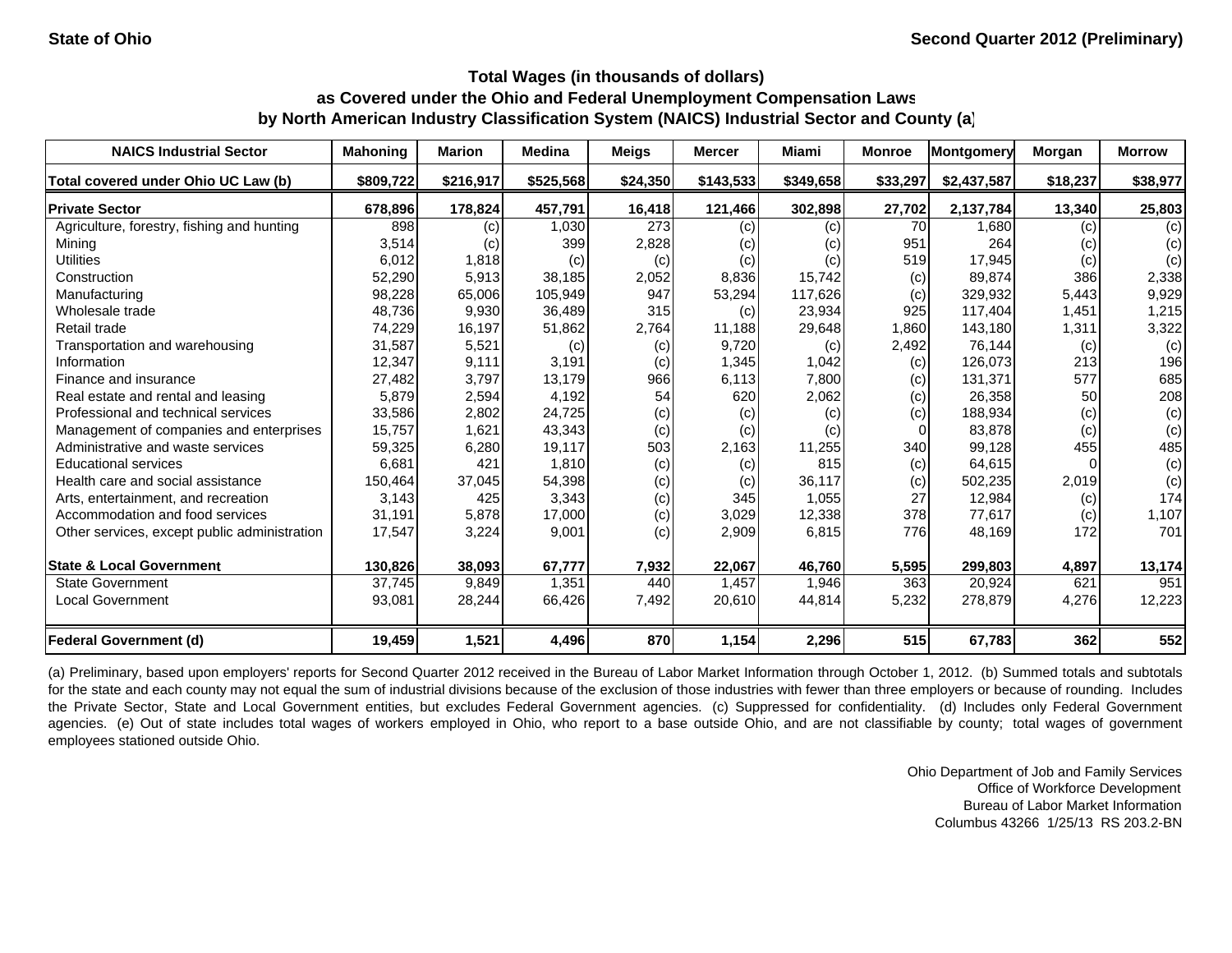| <b>NAICS Industrial Sector</b>               | <b>Muskingum</b> | <b>Noble</b> | <b>Ottawa</b> | Paulding | <b>Perry</b> | Pickaway  | <b>Pike</b> | Portage   | <b>Preble</b> | <b>Putnam</b>  |
|----------------------------------------------|------------------|--------------|---------------|----------|--------------|-----------|-------------|-----------|---------------|----------------|
| Total covered under Ohio UC Law (b)          | \$262,473        | \$23,462     | \$125,801     | \$36,809 | \$45,045     | \$129,375 | \$88,930    | \$484,019 | \$79,346      | \$90,035       |
| <b>Private Sector</b>                        | 220,837          | 13,664       | 106,652       | 27,738   | 33,445       | 86,775    | 76,420      | 347,460   | 64,872        | 76,481         |
| Agriculture, forestry, fishing and hunting   | 183              | (c)          | (c)           | 3,043    | (c)          | (c)       | (c)         | 1,231     | (c)           | (c)            |
| Mining                                       | 5,677            | (c)          | (c)           | 200      | (c)          | (c)       | (c)         | 2,210     | (c)           | (c)            |
| <b>Utilities</b>                             | 4,045            | 107          | (c)           | (c)      | 540          | 535       | (c)         | (c)       | (c)           | (c)            |
| Construction                                 | 10,444           | 967          | 5,358         | 1,054    | 7,990        | 6,398     | 8,469       | 19,190    | 2,389         | 7,464          |
| Manufacturing                                | 36,051           | 2,138        | 29,297        | 12,610   | 6,900        | 32,760    | 25,161      | 125,951   | 32,603        | 35,434         |
| Wholesale trade                              | 7,100            | 833          | (c)           | 1,917    | 716          | 5,002     | 2,348       | 36,817    | 2,564         | 4,467          |
| Retail trade                                 | 25,580           | 1,365        | 9,997         | 2,105    | 3,406        | 8,575     | 4,709       | 34,962    | 7,228         | 6,145          |
| Transportation and warehousing               | 11,416           | 714          | 3,035         | (c)      | 373          | 2,412     | (c)         | (c)       | (c)           | (c)            |
| Information                                  | 4,374            | 100          | 767           | 123      | 274          | 457       | 303         | 3,000     | 206           | 520            |
| Finance and insurance                        | 7,897            | 731          | 2,798         | 845      | 1,149        | 3,223     | 1.731       | 7,737     | 1,905         | 3,130          |
| Real estate and rental and leasing           | 1,517            | 16           | 769           | 111      | 65           | 499       | 144         | 4,528     | 460           | 214            |
| Professional and technical services          | 6,638            | 467          | (c)           | 328      | (c)          | (c)       | 5,576       | 15,843    | (c)           | 1,414          |
| Management of companies and enterprises      | 1,258            | (c)          | (c)           | $\Omega$ | (c)          | (c)       | 0           | 10,721    | (c)           | $\overline{0}$ |
| Administrative and waste services            | 7,075            | (c)          | 1,358         | 353      | 965          | 3,096     | 9,991       | 12,056    | 2,150         | 2,769          |
| <b>Educational services</b>                  | 5,377            |              | 189           | (c)      | (c)          | 31        | (c)         | 5,132     | (c)           | 484            |
| Health care and social assistance            | 66,934           | 2,055        | 12,088        | (c)      | (c)          | 14,063    | (c)         | 27,572    | (c)           | 6,239          |
| Arts, entertainment, and recreation          | 1,432            | (c)          | 4,208         | (c)      | 75           | 613       | (c)         | 3,357     | 206           | 330            |
| Accommodation and food services              | 10,918           | (c)          | 7,393         | (c)      | 1,060        | 3,353     | (c)         | 15,989    | 2,851         | 1,673          |
| Other services, except public administration | 6,921            | 241          | 1,989         | 674      | 648          | 1,164     | 865         | 8,372     | 1,299         | 1,528          |
| <b>State &amp; Local Government</b>          | 41,636           | 9,798        | 19,149        | 9,071    | 11,600       | 42,600    | 12,510      | 136,559   | 14,474        | 13,554         |
| <b>State Government</b>                      | 3,043            | 6,175        | 2,015         | 413      | 443          | 18,649    | 945         | 58,931    | 790           | 480            |
| <b>Local Government</b>                      | 38,593           | 3,623        | 17,134        | 8,658    | 11,157       | 23,951    | 11,565      | 77,628    | 13,684        | 13,074         |
| <b>Federal Government (d)</b>                | 2,992            | 241          | 2,149         | 476      | 618          | 1,046     | 1,212       | 3,869     | 855           | 755            |

(a) Preliminary, based upon employers' reports for Second Quarter 2012 received in the Bureau of Labor Market Information through October 1, 2012. (b) Summed totals and subtotals for the state and each county may not equal the sum of industrial divisions because of the exclusion of those industries with fewer than three employers or because of rounding. Includes the Private Sector, State and Local Government entities, but excludes Federal Government agencies. (c) Suppressed for confidentiality. (d) Includes only Federal Government agencies. (e) Out of state includes total wages of workers employed in Ohio, who report to a base outside Ohio, and are not classifiable by county; total wages of government employees stationed outside Ohio.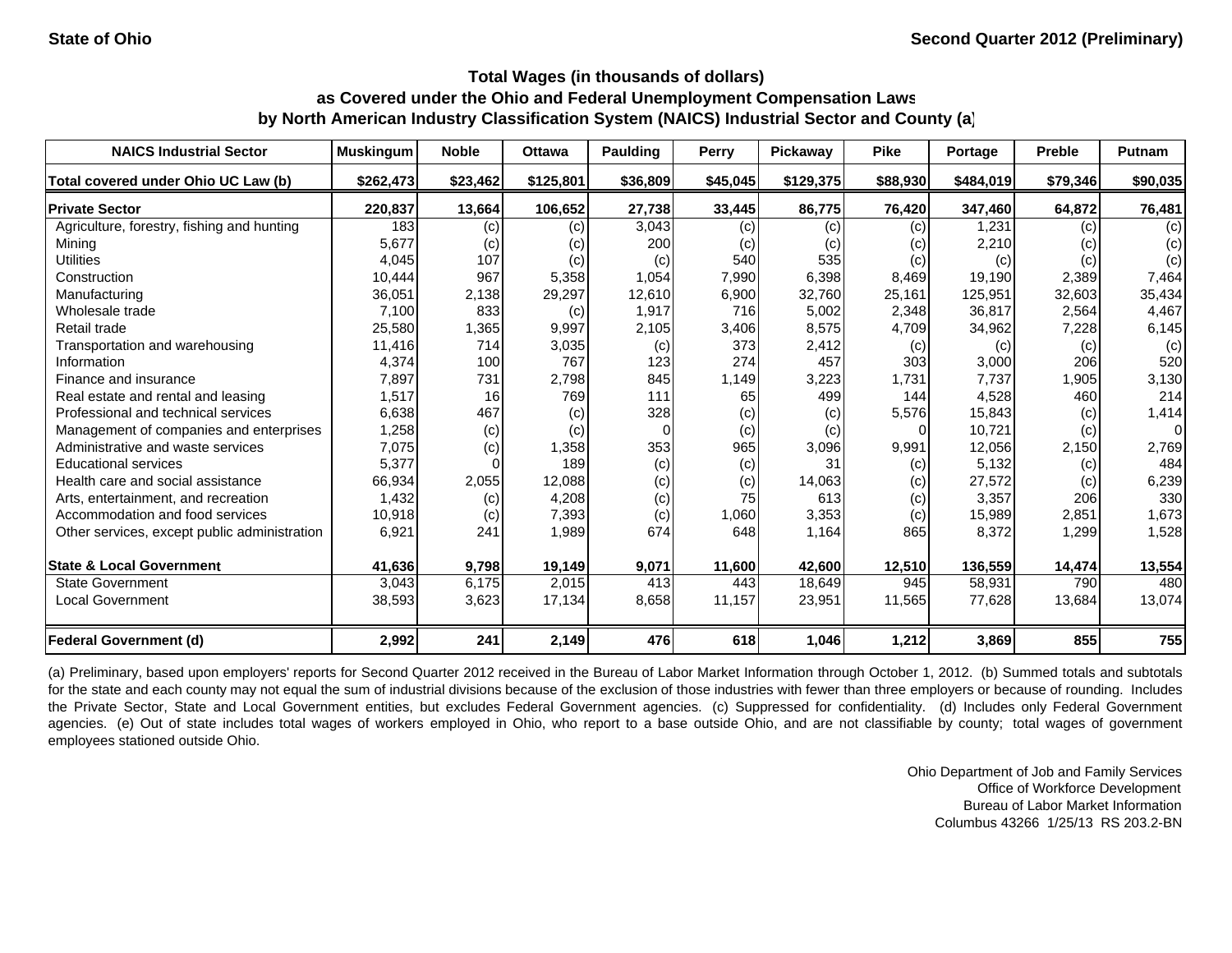| <b>NAICS Industrial Sector</b>               | <b>Richland</b> | <b>Ross</b> | Sandusky  | <b>Scioto</b> | <b>Seneca</b> | <b>Shelby</b> | <b>Stark</b> | <b>Summit</b> | <b>Trumbull</b> | <b>Tuscarawas</b> |
|----------------------------------------------|-----------------|-------------|-----------|---------------|---------------|---------------|--------------|---------------|-----------------|-------------------|
| Total covered under Ohio UC Law (b)          | \$416,243       | \$245,462   | \$219,971 | \$191,449     | \$149,949     | \$266,909     | \$1,367,394  | \$2,653,517   | \$651,122       | \$276,944         |
| <b>Private Sector</b>                        | 341,908         | 197,105     | 190,428   | 143,073       | 126,119       | 243,836       | 1,192,721    | 2,346,307     | 560,269         | 235,932           |
| Agriculture, forestry, fishing and hunting   | 527             | 430         | (c)       | (c)           | 524           | 668           | 1,739        | 544           | 789             | 854               |
| Mining                                       | 121             | 197         | (c)       | (c)           | 1,615         |               | 5,718        | 569           | 451             | 6,227             |
| <b>Utilities</b>                             | (c)             | 2,862       | 1,090     | 1,501         | 1,709         | (c)           | 11,215       | 16,984        | 2,446           | 1,127             |
| Construction                                 | 23,298          | 5,457       | 9,825     | 7,282         | 12,770        | 16,205        | 71.660       | 110,000       | 28.768          | 11,097            |
| Manufacturing                                | 102,839         | 61,557      | 92,551    | 18,198        | 38,957        | 142,604       | 325,956      | 373,994       | 216,909         | 81,306            |
| Wholesale trade                              | 16,503          | 5,821       | 5,930     | 2,229         | 5,934         | 17,195        | 81,014       | 186,326       | 22,086          | 15,137            |
| Retail trade                                 | 39,795          | 22,057      | 15,314    | 17,741        | 12,707        | 11,393        | 111,250      | 191,737       | 57,399          | 23,692            |
| Transportation and warehousing               | (c)             | 6,710       | 5,732     | 4,231         | 5,652         | (c)           | 26,174       | 88.128        | 23,994          | 9,202             |
| Information                                  | 11,100          | 7,191       | 1,223     | 1,568         | 1,324         | 1,942         | 15,217       | 46,564        | 5,451           | 2,218             |
| Finance and insurance                        | 11,394          | 4,546       | 4,469     | 4,579         | 5,290         | 4,006         | 63,355       | 124,222       | 14,344          | 6,522             |
| Real estate and rental and leasing           | 2,247           | 832         | 2,718     | 1,642         | 309           | 867           | 10,622       | 21,455        | 6,446           | 1,976             |
| Professional and technical services          | 9,231           | 3,503       | 3,224     | 7,907         | 2,726         | (c)           | 48,356       | 179,890       | 14,399          | 8,901             |
| Management of companies and enterprises      | 1,412           | 2,683       | 3,280     | 402           | 3,409         | (c)           | 17,624       | 286,556       | 12,120          | 1,379             |
| Administrative and waste services            | 19,778          | 5,614       | 6,775     | 7,113         | 2,154         | 8,894         | 52,171       | 113,951       | 26,451          | 10,637            |
| <b>Educational services</b>                  | 2,361           | 980         | (c)       | 1,374         | 7,205         | (c)           | 21.722       | 25,842        | 2,245           | 658               |
| Health care and social assistance            | 65,570          | 55,138      | (c)       | 56,229        | 16,930        | (c)           | 242,637      | 440,576       | 92,955          | 37,574            |
| Arts, entertainment, and recreation          | 1,645           | 805         | 1,344     | 254           | 444           | 291           | 7,480        | 15,042        | 2,438           | 1,027             |
| Accommodation and food services              | 14,786          | 8,363       | 5,531     | 7,910         | 4,007         | 3,935         | 48,139       | 69,918        | 19,344          | 10,196            |
| Other services, except public administration | 7,013           | 2,358       | 3,878     | 2,671         | 2,453         | 3,242         | 30,673       | 54,010        | 11,232          | 6,202             |
| <b>State &amp; Local Government</b>          | 74,335          | 48,357      | 29,543    | 48,376        | 23,830        | 23,073        | 174,673      | 307,210       | 90,853          | 41,012            |
| <b>State Government</b>                      | 19,594          | 20,040      | 1,293     | 19,167        | 4,088         | 3,971         | 21.760       | 68,815        | 9.897           | 6,168             |
| <b>Local Government</b>                      | 54,741          | 28,317      | 28,250    | 29,209        | 19,742        | 19,102        | 152,913      | 238,395       | 80,956          | 34,844            |
| <b>Federal Government (d)</b>                | 8,372           | 22,872      | 1,273     | 2,191         | 1,429         | 907           | 14,874       | 29,738        | 6,659           | 2,942             |

(a) Preliminary, based upon employers' reports for Second Quarter 2012 received in the Bureau of Labor Market Information through October 1, 2012. (b) Summed totals and subtotals for the state and each county may not equal the sum of industrial divisions because of the exclusion of those industries with fewer than three employers or because of rounding. Includes the Private Sector, State and Local Government entities, but excludes Federal Government agencies. (c) Suppressed for confidentiality. (d) Includes only Federal Government agencies. (e) Out of state includes total wages of workers employed in Ohio, who report to a base outside Ohio, and are not classifiable by county; total wages of government employees stationed outside Ohio.